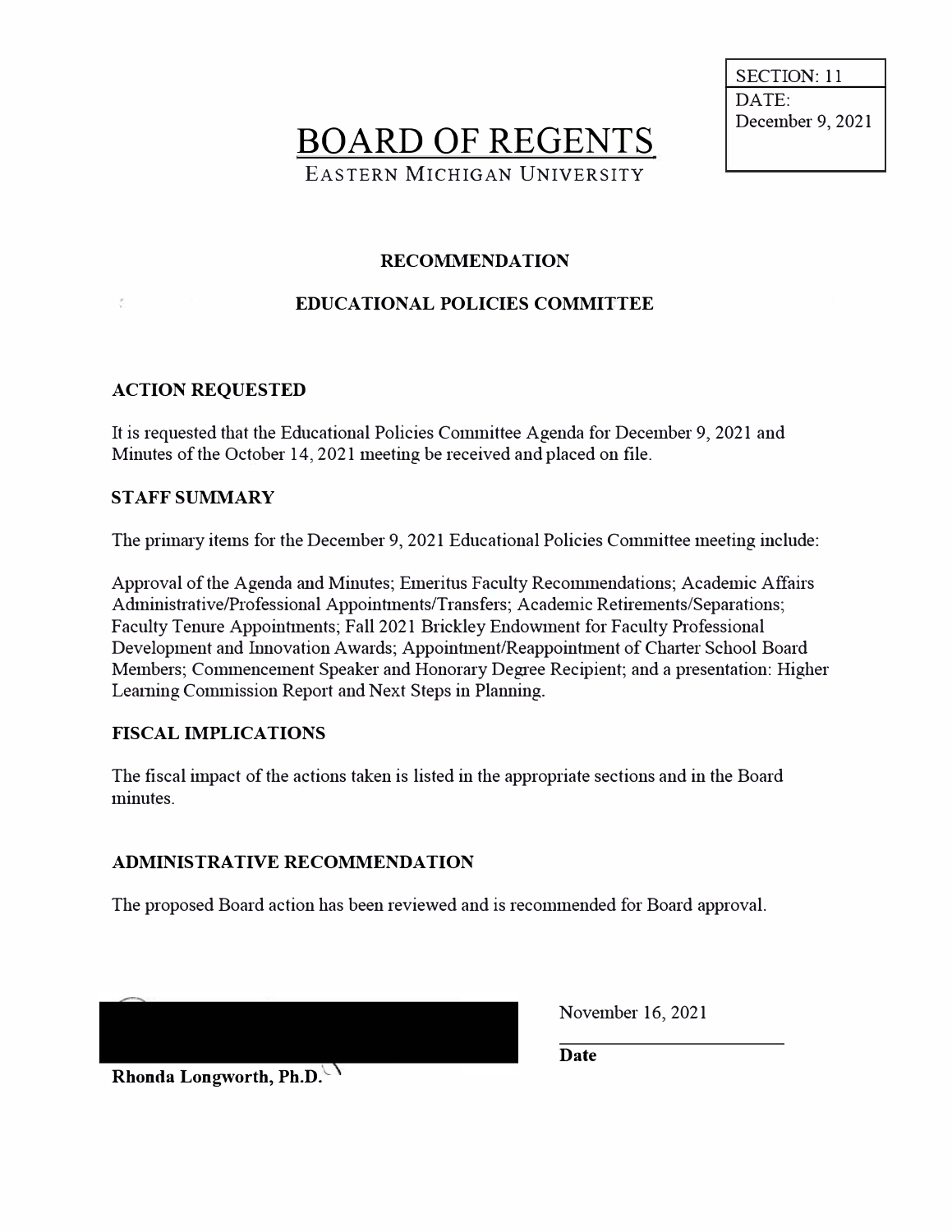#### **EASTERN MICHIGAN UNIVERSITY**

#### **Board of Regents Educational Policies Committee**

December 9, 2021 9:00 a.m. 201 Welch Hall

### AGENDA

| Section 11: | Agenda and Minutes (Regent Beagen, Chair)                                                                   |
|-------------|-------------------------------------------------------------------------------------------------------------|
| Section 5:  | Academic Affairs Administrative/Professional Appointments/Transfers (James Carroll)                         |
| Section 6:  | Academic Retirements/Separations (James Carroll)                                                            |
| Section 7:  | Faculty Tenure Appointments (James Carroll)                                                                 |
| Section 8:  | Emeritus Faculty Recommendations (Rhonda Longworth)                                                         |
| Section 12: | Appointment/Reappointment of Charter School Board Members (Rhonda Longworth)                                |
| Section 13: | Fall 2021 Brickley Endowment for Faculty Professional Development and Innovation<br>Awards (Wade Tornquist) |
| Section 14: | Commencement Speaker and Honorary Degree Recipient (Rhonda Longworth)                                       |

### **Presentations:**

• Higher Leaming Commission Report and Next Steps in Planning *(Michael Tew)*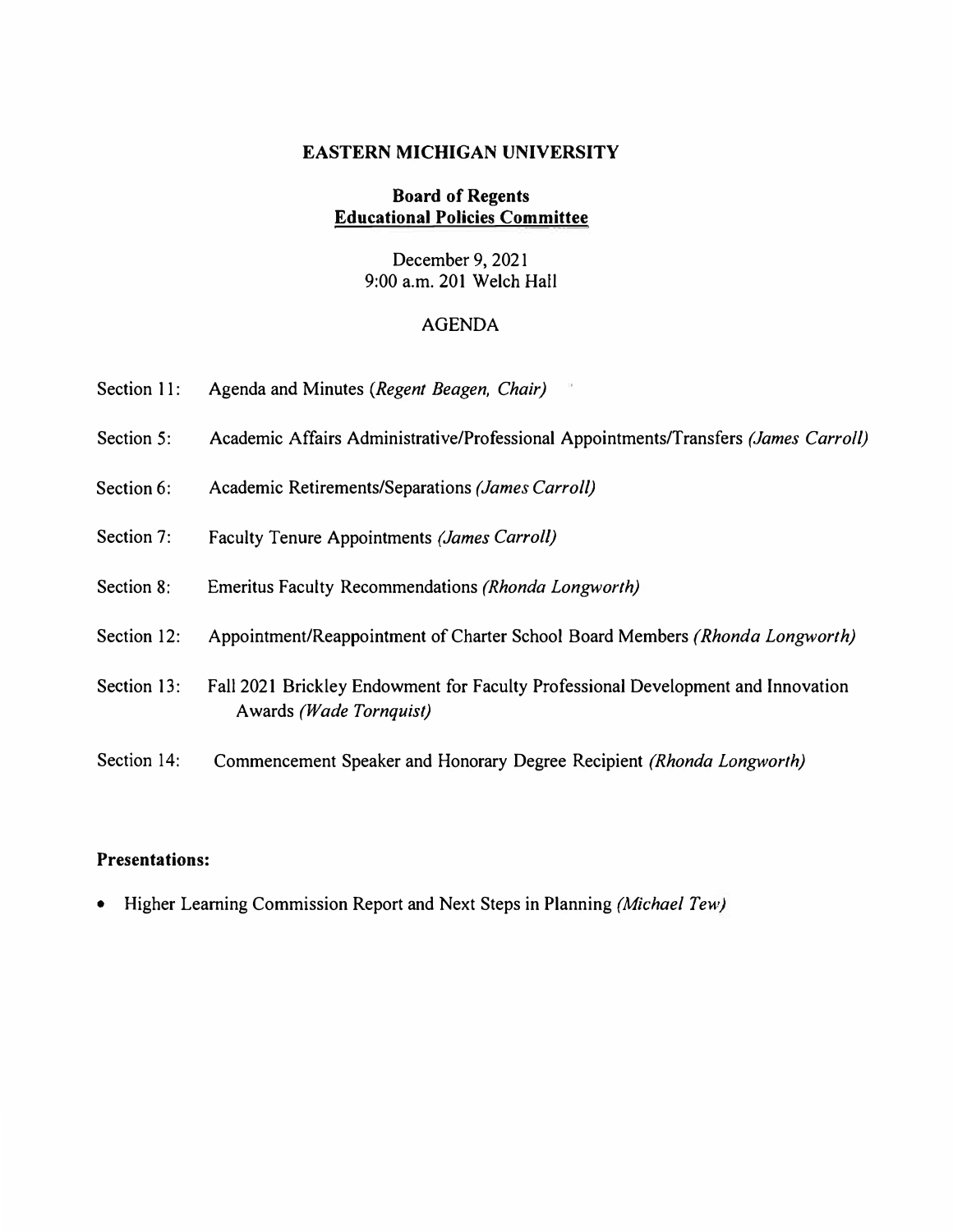#### EASTERN MICHIGAN UNIVERSITY BOARD OF REGENTS **EDUCATIONAL POLICIES COMMITTEE MINUTES**

October 14, 2021 9:00 a.m. 201 Welch Hall

**Attendees:** Regent D. Beagen (Chair), Regent J. Kimbrough-Marshall (Vice Chair), Regent C. Newton, Regent, Regent N. Ford, Regent E. Jeffries, Provost R. Longworth, J. Carroll, A. Ducher, D. Fields, C. McFarland, V. Reaume, M. Tew, W. Tornquist, and M. Winborne.

*Regent Beagen* convened the meeting at 9:00 a.m.

### **Report and Minutes (Section 11)**

*Regent Beagen* requested that the Educational Policies Committee Agenda for October 14, 2021 and Minutes of the June 10, 2021 meeting be received and placed on file.

### **Emeritus Faculty (Section 6)**

*Dr. Rhonda Longworth, Provost and Executive Vice President, Academic and Student Affairs,*  recommended that the Board of Regents grant Emeritus Faculty Status to seventeen (17) former faculty.

James Barett, Professor, Department of Leadership and Counseling from 1998 to 2021 who retired after 23 years; Michael M. Bretting, Professor, School of Health Promotion and Human Performance from 1993 to 2021 who retired after 28 years; Richaurd Robert Camp, Professor, Department of Management from 1979 to 2021 who retired after 42 years; Kathleen Mullen Conley, Professor, School of Health Promotion and Human Performance from 1999 to 2021 who retired after 22 years; Timothy Friehe, Professor, Department of Chemistry from 1999 to 2021 who retired after 22 years; Sylvia Jones, Professor, Department of Teacher Education from 1987 to 2021 who retired after 34 years; Peggy Liggit, Professor, Department of Biology from 1998 to 2021 who retired after 23 years; Enos Massie, Professor, School of Social Work from 1988 to 2021 who retired after 33 years; Pamela Moore, Instructor, Department of Computer Science from 1985 to 2019 who retired after 34 years; Ross Nord, Professor, Department of Chemistry from 1986 to 2021 who retired after 35 years; Alexandria Oakes, Professor, Department of Physics and Astronomy from 1987 to 2021 who retired after 34 years; Phillip C. Schmitz, Professor, Department of History and Philosophy from 1993 to 2021 who retired after 28 years; James P. Sheerin, Professor, Department of Physics and Astronomy from 1991 to 2021 who retired after 30 years; Alane Starko, Professor, Department of Teacher Education from 1986 to 2021 who retired after 35 years; Gary M. Victor, Professor, Department of Marketing from 1974 to 2021 who retired after 47 years; Jose Vites, Associate Professor, Department of Chemistry from 1989 to 2021 who retired after 32 years; and Ronald Williamson, Professor, Department of Leadership and Counseling from 2001 to 2021 who retired after 20 years.

### **STAFF SUMMARY**

The Collective Bargaining Agreement between Eastern Michigan University and the Eastern Michigan University Chapter of the American Association of University Professors (AAUP) provides that a faculty member who has served the University for at least fifteen (15) years may be nominated for Emeritus Faculty Status upon retirement by their colleagues. Board of Regents policy provides that other instructional employees may be nominated for Emeritus Status upon retirement for meritorious service.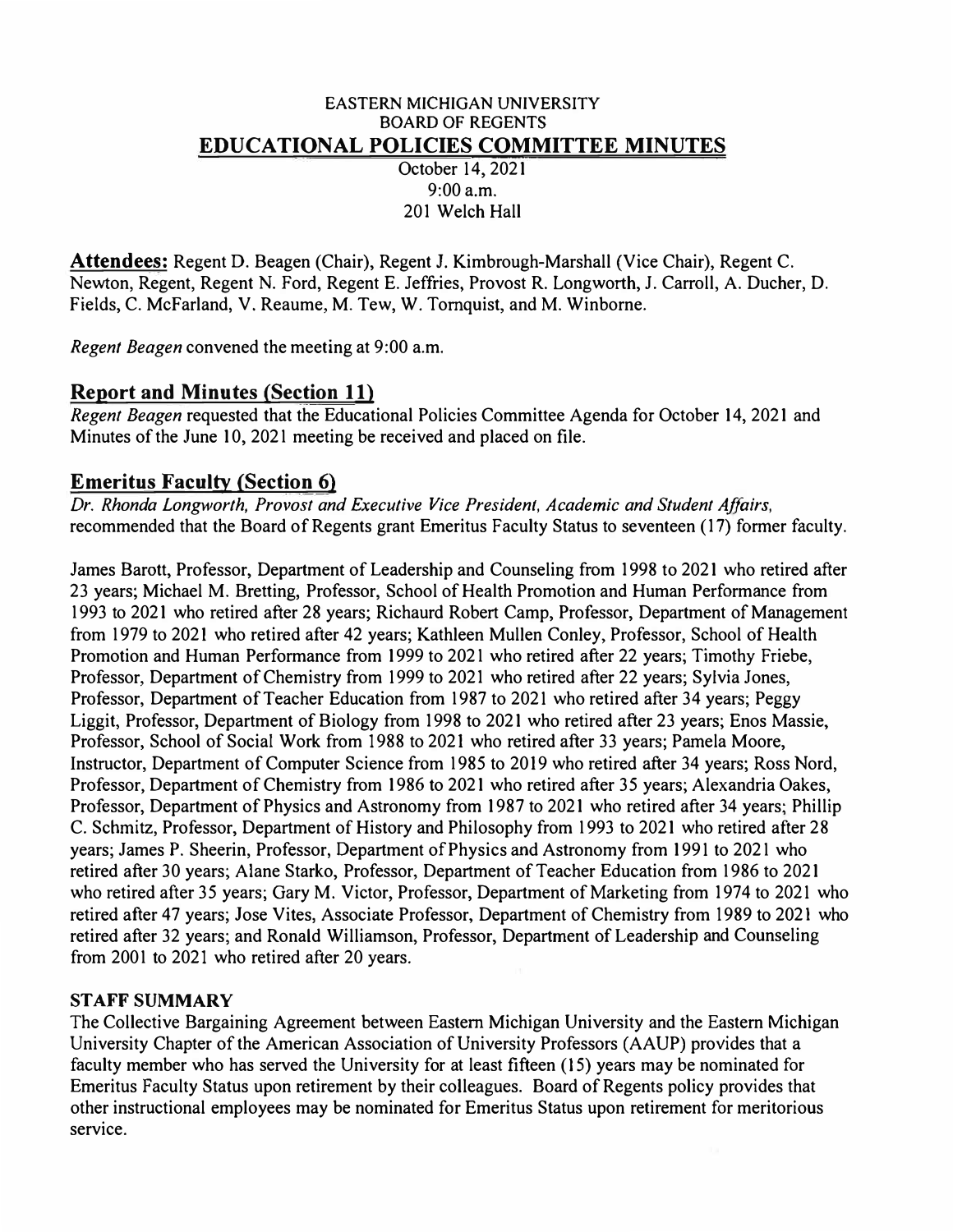The nominations for these individuals have received the support of the Department Head or School Director, the Dean of the College, and the Provost and Executive Vice President for Academic and Student Affairs.

## **Honorary Emeritus Faculty (Section 7)**

*Dr. Rhonda Longworth, Provost and Executive Vice President, Academic and Student Affairs,*  recommended that the Board of Regents grant Honorary Emeritus Faculty Status to Dr. Mary Elizabeth (Beth) Kubitskey, who provided exceptional leadership in her role as an administrator and faculty member for 14 years.

### **STAFF SUMMARY**

According to University policy, retiring employees who have served the University for fewer than 15 years may be granted Honorary Emeritus Status for Meritorious Service. Candidates for honorary emeritus status must have a significant number of years of service and a record of meritorious performance in one or more of the following: (a) a substantive record of scholarly achievement commensurate with national or international standards within the specific discipline, (b) a record of outstanding teaching and or educational contributions, (c) clear evidence of service to the University beyond the normal expectations, (d) clear evidence of exceptional institutional leadership, advancement of the University or extraordinary service to students.

## **Faculty Appointments (Section 8)**

*Dr. James Carroll* recommended that the Board of Regents approve two (2) new faculty appointments for the 2021-2022 academic year at the rank, salary, and effective date shown on the listing.

### **STAFF SUMMARY**

Of the two (2) appointments, one ( l) are female and one ( 1) are male. Demographics show that neither have online teaching experience.

### **Faculty Tenure Appointments (Section 9)**

*Dr. James Carroll* recommended that the Board of Regents approve the granting of tenure, effective beginning with the 2021 fall semester, for one (1) faculty member.

### **STAFF SUMMARY**

Newly hired tenure-track faculty are "on probation" for a period of time that varies according to rank. Instructors are eligible to apply for tenure for five  $(5)$  or six  $(6)$  years; Assistant Professors for four  $(4)$ or five (5) years; Associate Professors for three (3) or four (4) years; and Professors for two (2) or three (3) years. During this time, probationary faculty must be evaluated annually, undergoing either interim (partial) evaluations or full evaluations in accordance with the Eastern Michigan University/Eastern Michigan University -American Association of University Professors' contract. An interim evaluation reviews the applicant's instructional effectiveness and service. A full evaluation also reviews those two performance areas and the applicant's scholarly and/or creative activity. A series of favorable probationary evaluations and a favorable final full evaluation leads to a recommendation for tenure. The faculty members listed on the attached page meet the general contractual requirements for tenure, as well as the specific performance standards, which have been defined in his/her respective department evaluation document.

The faculty members listed meet the general contractual requirements for tenure, as well as the specific performance standards, which have been defined in his/her respective department evaluation document.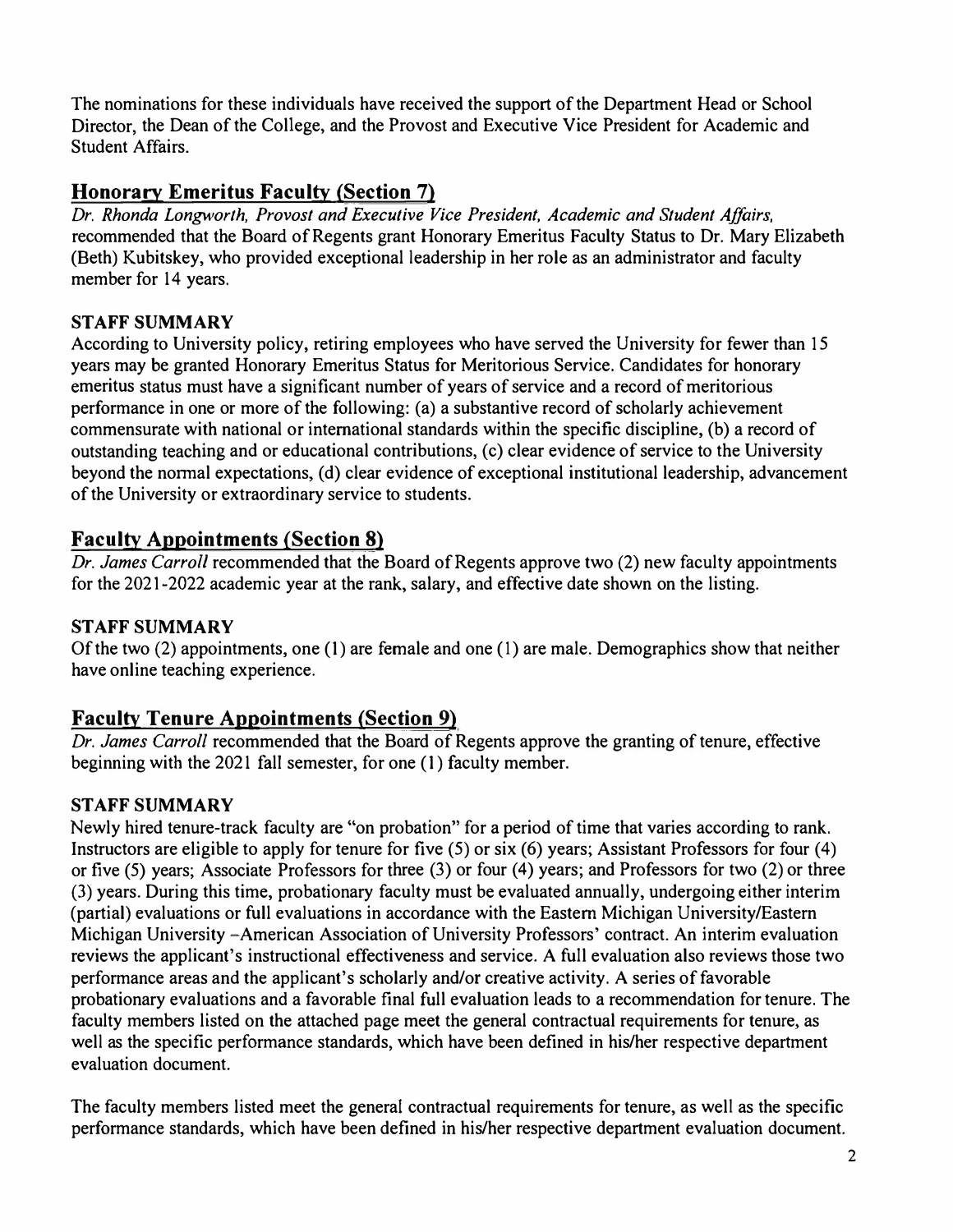## **Academic Retirements/Separations (Section 10)**

*Dr. James Carroll* recommended that the Board of Regents approve five (5) retirements and forty-three (43) separations for the period of May l, 2021 through September 15, 2021.

### **STAFF SUMMARY**

Of the forty-eight ( 48) retirements and separations, twenty-nine (29) are female and nineteen ( 19) are male. Demographics show that forty-one (86%) are Caucasian, four (8%) are Asian, two (4%) are African-American and one (2%) is Hispanic.

### **Appointment/Reappointment of Charter Schools Board Members (Section 12)**

*D<sup>r</sup> . Malverne Winborne, Director, Charter Schools* recommended that the Board of Regents appoint Kenneth Rose to a three-year term on the Board of Directors of The James and Grace Lee Boggs School; JoAnne McCann to a three-year term on the Board of Directors of the Grand Blanc Academy; Ned Cooper and Carolyn King to three year terms on the Board of Directors of New School High; and appoint Durie} Mask Sr. and Dr. Mildred Mason to three-year terms on the Board of Directors of The LaMarr Woodley Leadership Academy

#### **STAFF SUMMARY**

According to the resolutions which establish these public school academies (charter schools), vacancies on the Boards of Directors shall be filled by the Eastern Michigan University Board of Regents.

#### **The James and Grace Lee Boggs School**

Kenneth Rose is a Therapist for Radical Well-Being Center in Southfield, Michigan. He earned both a Bachelor of Arts degree in Secondary Education Major in Social Studies and a Master of Arts degree in Social Work from Wayne State University in Detroit, Michigan. He obtained a State of Michigan, Social Worker Clinical License. This is a new appointment.

#### **Grand Blanc Academy**

JoAnne McCann is a retired Realtor from Prudential Real Estate Company in Genesee County, Michigan. She attended four years at Mott Community College in Flint, Michigan and graduated with a High School Diploma from Denby High School in Detroit, Michigan. She was the Vice President of the Women's Council of Realtors. This is a re-appointment.

#### **New School High**

Ned Cooper is a retired Leadership Coach from the Institute for Excellence in Education in Mt. Pleasant, Michigan. He earned a Bachelor of Arts degree in Psychology at Wittenberg University in Springfield, Ohio, a Master of Arts degree in Counseling and Student Personnel at Western Michigan University in Kalamazoo, Michigan and a Doctorate in Educational Leadership at Eastern Michigan University in Ypsilanti, Michigan. He has a Michigan Secondary Teaching Certificate in Psychology with a Counseling Endorsement (K-12). This is a re-appointment.

Carolyn King is a Literacy Interventionist at Plymouth Canton Community Schools in Canton, Michigan. She earned a Bachelor of Arts in Education at Albion College in Albion, Michigan and a Master of Science in Elementary Education at Bank Street College of Education in New York City, New York. She is a parent of a child at New School High. This is a re-appointment.

#### **The LaMarr Woodley Leadership Academy**

Duriel Mask Sr. is a Sales Professional for Labadie Auto Company in Bay City, Michigan. He earned a Bachelor of Social Work from Saginaw Valley State University in Bay City, Michigan and a Master of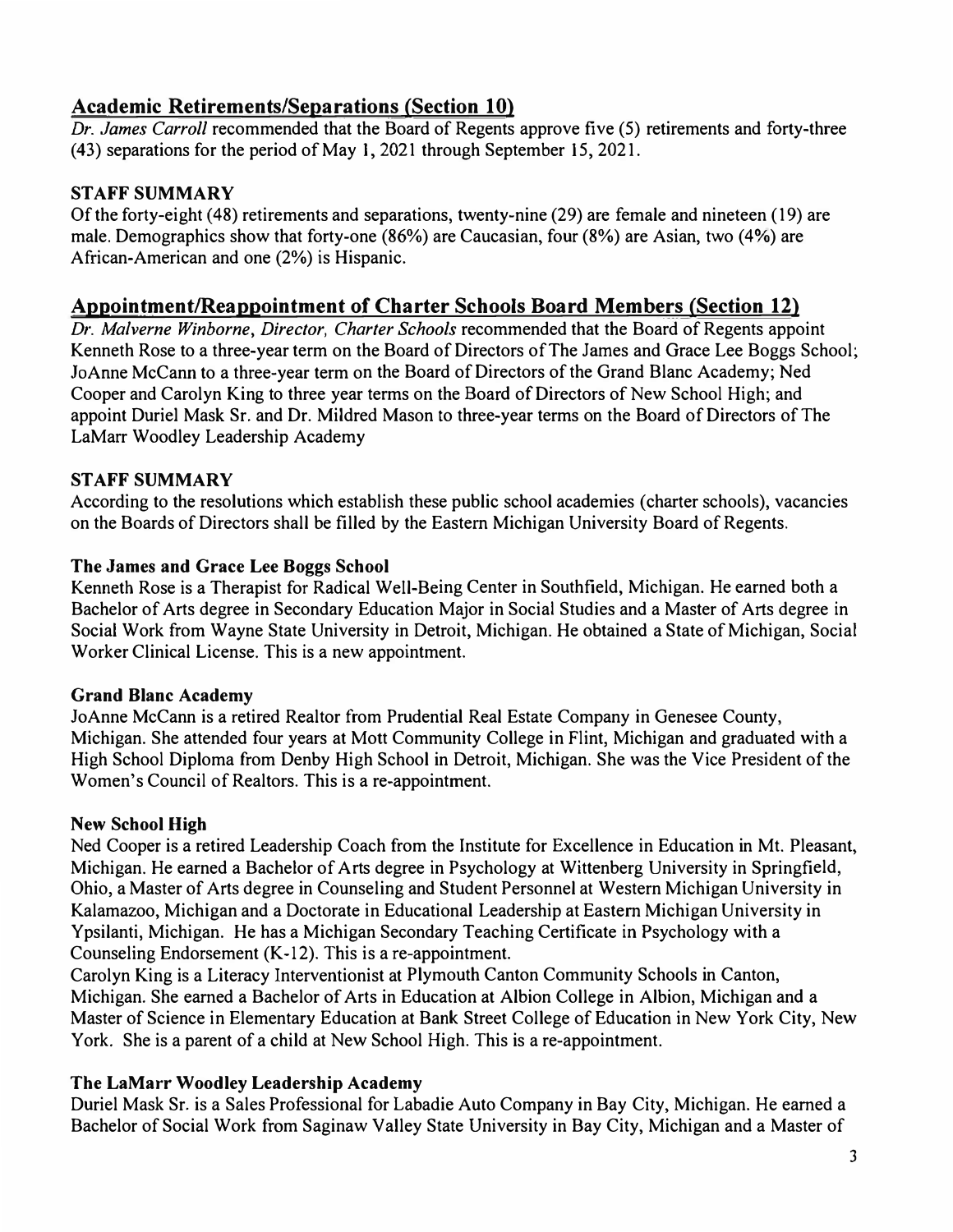Social Work from Michigan State University in East Lansing, Michigan. He is a member of Phi Beta Sigma Fraternity, Inc. This is a new appointment.

Dr. Mildred Mason is the President and Educational Consultant for Competitive Education Solutions, LLC. in Bloomfield Hills, Michigan. She earned a Bachelor of Science in English from Tennessee State University in Nashville, Tennessee and both a Master of Arts in Secondary Education and a Doctorate of Philosophy in Higher Education Administration from Michigan State University in East Lansing, Michigan. She is a member of Pi Lambda Theta-International Honor Society. This is a new appointment.

## **Academic Calendars for 2023-2024 and 2024-2025 (Section 13)**

*Dr. Michael Tew, Associate Provost and Associate Vice President for Academic Programming and Services* recommended that the Board of Regents approve the Academic Calendars for 2023-2024 and 2024-2025.

#### **STAFF SUMMARY**

An Academic Calendar Committee--comprising representatives from Faculty Senate, the Colleges and Department/Schools, Academic Advising, Financial Aid, Student Business Services, the Physical Plant and Housing--works with the Provost's Office and the Registrar to develop the University Calendar.

### **Program Deletion (Phase-Out): Learning Technology and Design (M.A.) (Section f14**)

*Dr. Wade Tornquist,* recommended that the Board of Regents receive and place on file this notification of an Academic Program Phase-Out: Learning Technology and Design (Master of Arts) ..

#### **STAFF SUMMARY**

The Teacher Education Department requested to phase-out this program given insufficient student interest.

### **Discussions**

The committee received an update an update about the institutional accreditation mid-cycle review. Regent Beagen thanked the committee that coordinated the writing and submission of our 4th year Assurance Argument to the Higher Learning Commission. Regent Beagen also recognized Dr. Michael Tew for his leadership in this process. The committee also heard a report focused on the Outcomes of the 5 Year Degree Completion and Retention Plan that was filed with the Board in 2014-15. Ors. Calvin McFarland and Doris Fields presented the five year outcomes and efforts around a new planning effort they have undertaken this year.

*Regent Beagen* thanked those in attendance, and adjourned the meeting at 9:45 a.m.

Recorded by: Amy Ducher, Administrative Associate to the Provost and Executive Vice President of Academic and Student Affairs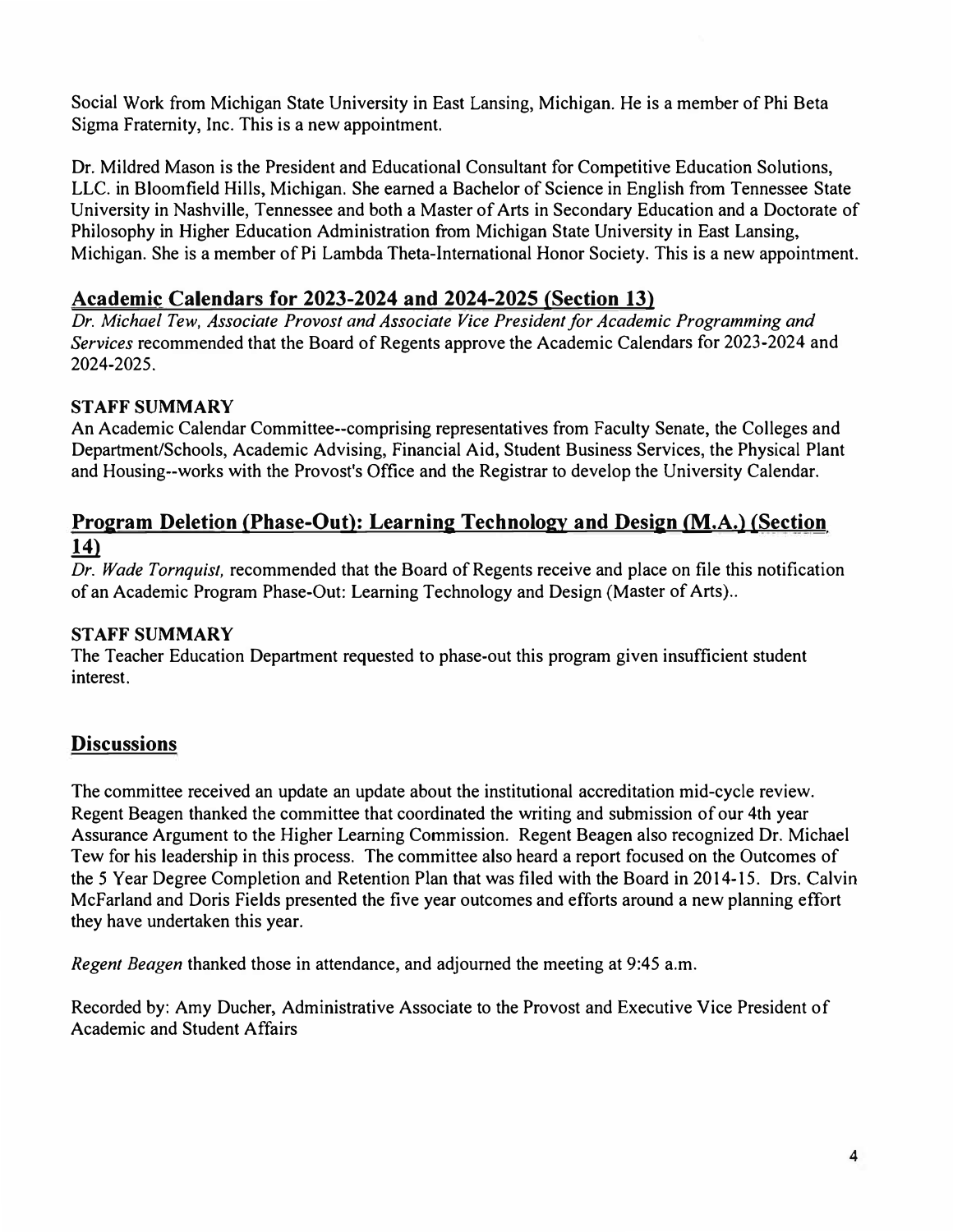

# **Overview**

- \* Comprehensive 4<sup>th</sup> year assurance review October 25-26, 2021
- Favorable evaluation on all five criteria for accreditation
- Interim monitoring report on Criterion 5B due September 1, 2022
- . Next review for re-accreditation in 2027.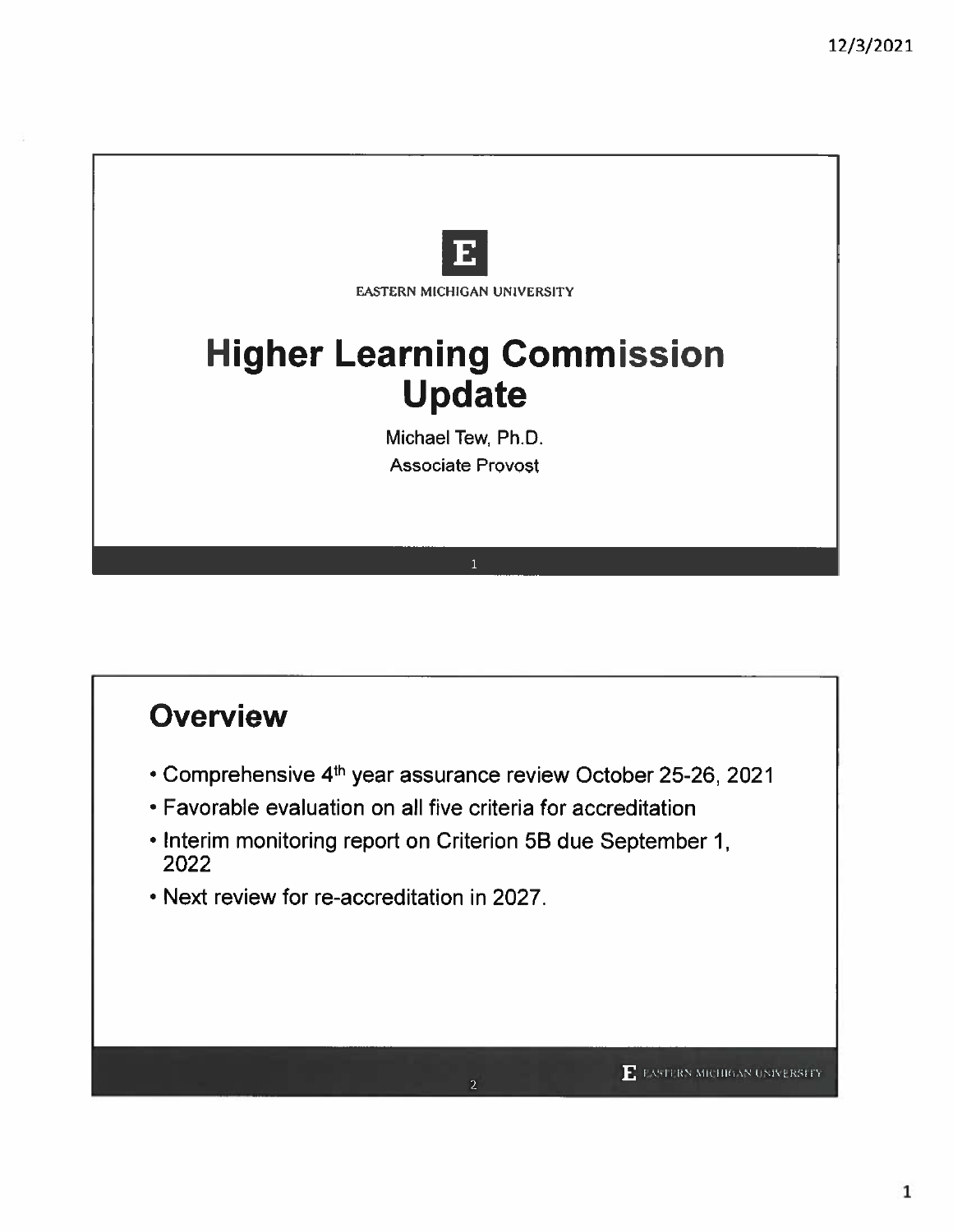# **Criterion 1: Mission (met)**

"Eastern Michigan University's mission is clear and articulated publicly. Senior leaders represent the mission in public presentations. EMU's programs, projects and initiatives are directed to filling the components of the institution's mission. especially as they relate to serving students as an institution of opportunity, attention to diversity, and strong community and civic engagement. EMU gives every evidence of being an anchor institution in their community, and community commitment is a clear institutional strength."

## **Criterion 2: Integrity: Ethical and Responsible Conduct (met)**

"Eastern Michigan University operates with integrity in its financial, academic, personnel, and auxiliary functions; it establishes and follows policies and processes for fair and ethical behavior on the part of its governing board, administration, faculty, staff, and students.

**F.** EASTERN MICHIGAN UNIVERSITY

 $\mathbf{F}$  EASTERN MICHIGAN UNIVERSITY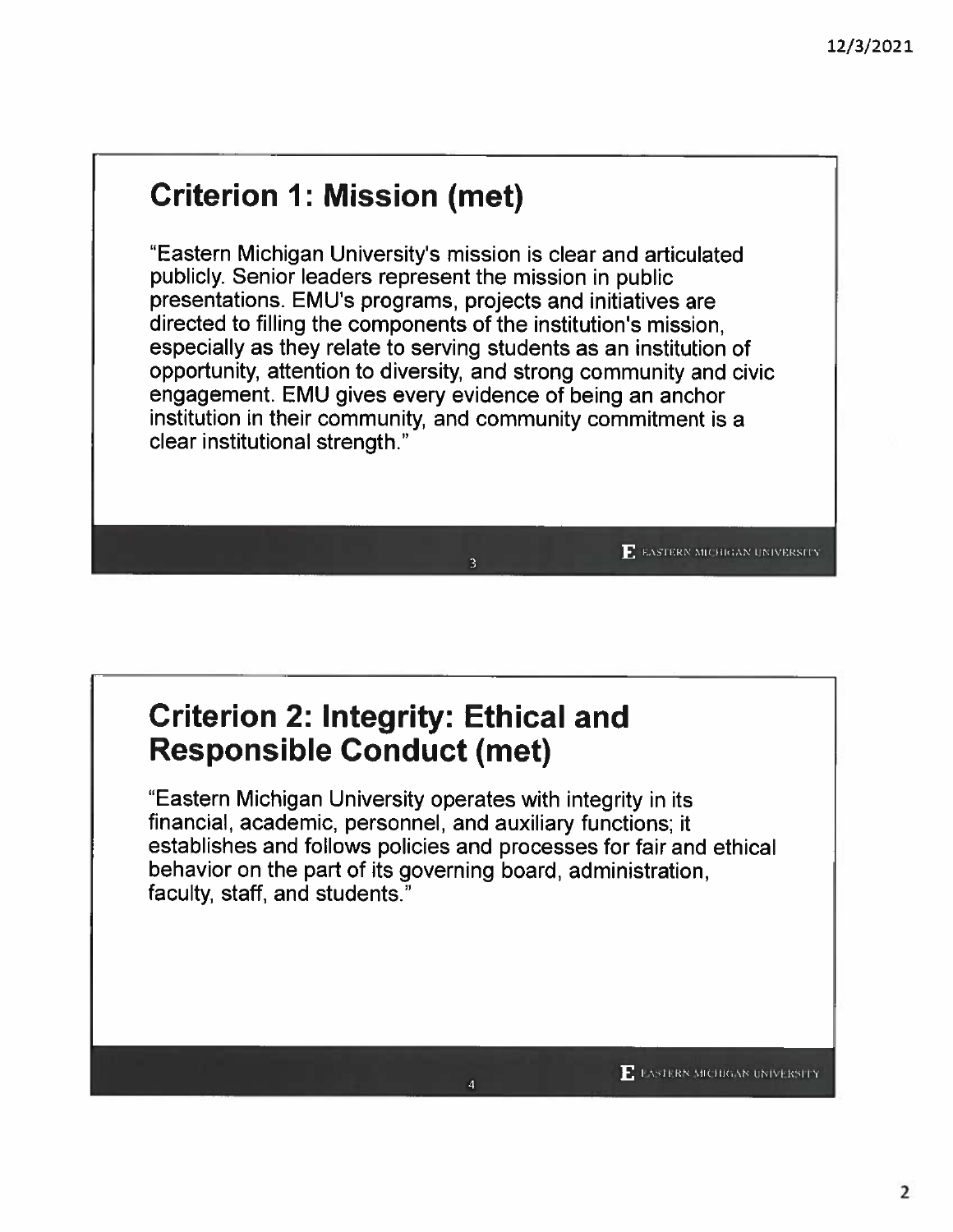## **Criterion 3: Teaching and Learning: Quality, Resources, and Support (met)**

• "The degree programs at Eastern Michigan University (EMU) are appropriate to the institution, according to course and program catalogs, and based on program reviews. Support and resources are provided for all modes of instruction. The general education program supports learning outcomes that provide students "with a comprehensive educational experience and prepares them for participation in a global world. Faculty and staff are provided opportunities for professional development, and faculty and student contributions to scholarship, creative work, and the discovery of knowledge were recognized with EMU's reclassification as a Doctoral University with High Research Activity (R2) in 2019."

## **Criterion 4: Teaching and Learning: Evaluation and Improvement (met)**

"Eastern Michigan University has made improvements in evaluating its effectiveness with regard to student learning. EMU provides many quality support programs for students and has recently made vast improvements to its advising services to address retention efforts."

 $\mathbf{F}$  EASTERN MICHIGAN UNIVERSITY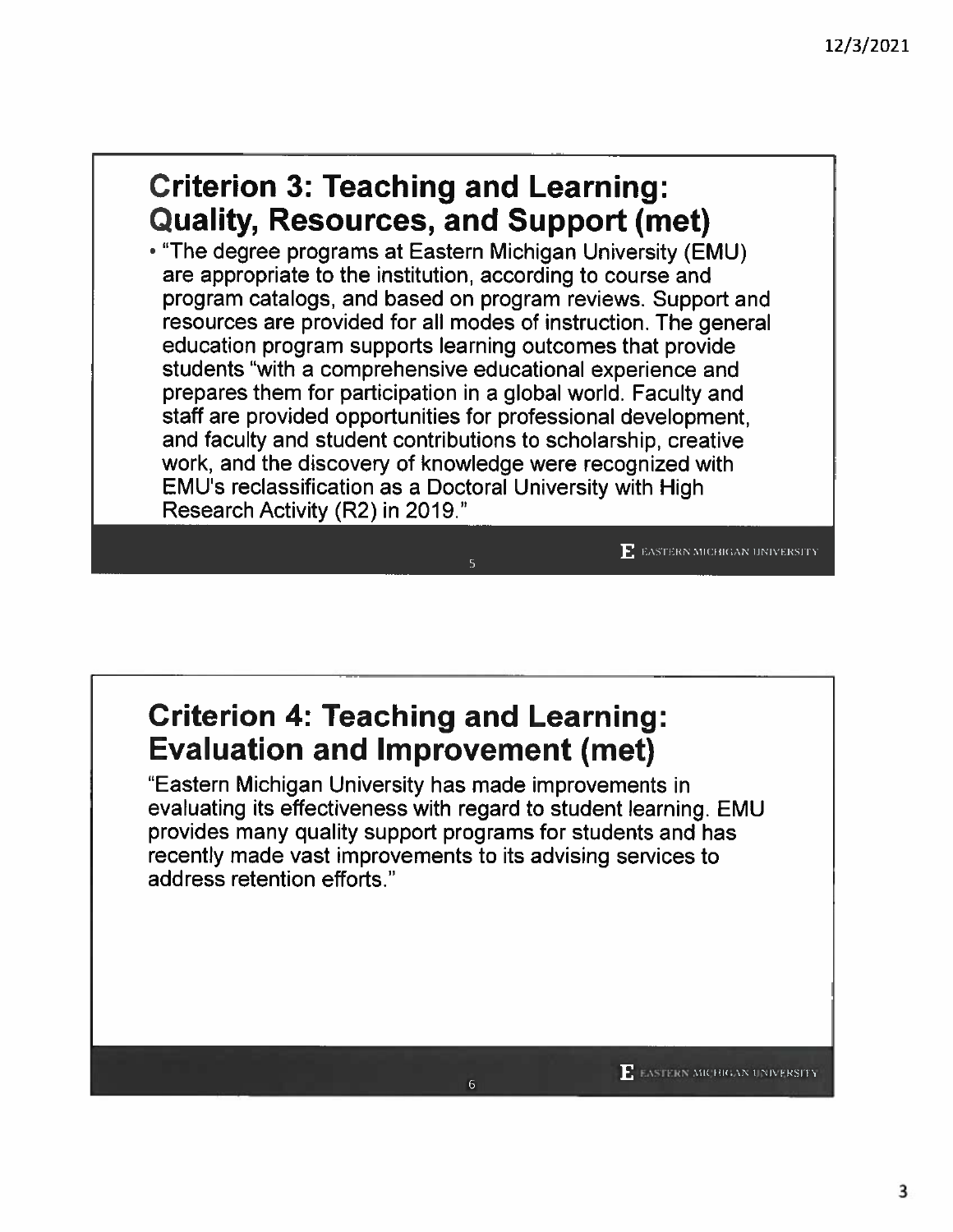## **Criterion 5: Institutional Effectiveness, Resources, and Planning (met with** concerns)

• "Eastern Michigan University strives to generate resources and to streamline processes and planning in order to meet its mission. EMU operates in an environment with stagnant state support, declining enrollment, and state-mandated tuition caps. in addition to contractual constraints from unionized faculty. **EMU demonstrates (sic) effective leadership through** administrative structures, collaborative processes, and showing it meets the mission. EMU has made progress on strategic planning and meets the embedded monitoring requirement set in 2017."

# **Interim Reporting: Criterion 5 (Component B: Resource Base)**

"EMU has demonstrated some progress in reducing costs by privatizing campus parking and planning for real estate transactions. However, the conclusion of the team is that given the uncertainty of EMUs financial situation ... a report on financial planning is required by September 1, 2022."

E EASTERN MICHIGAN UNIVERSITY

**F.** EASTERN MICHIGAN UNIVERSITY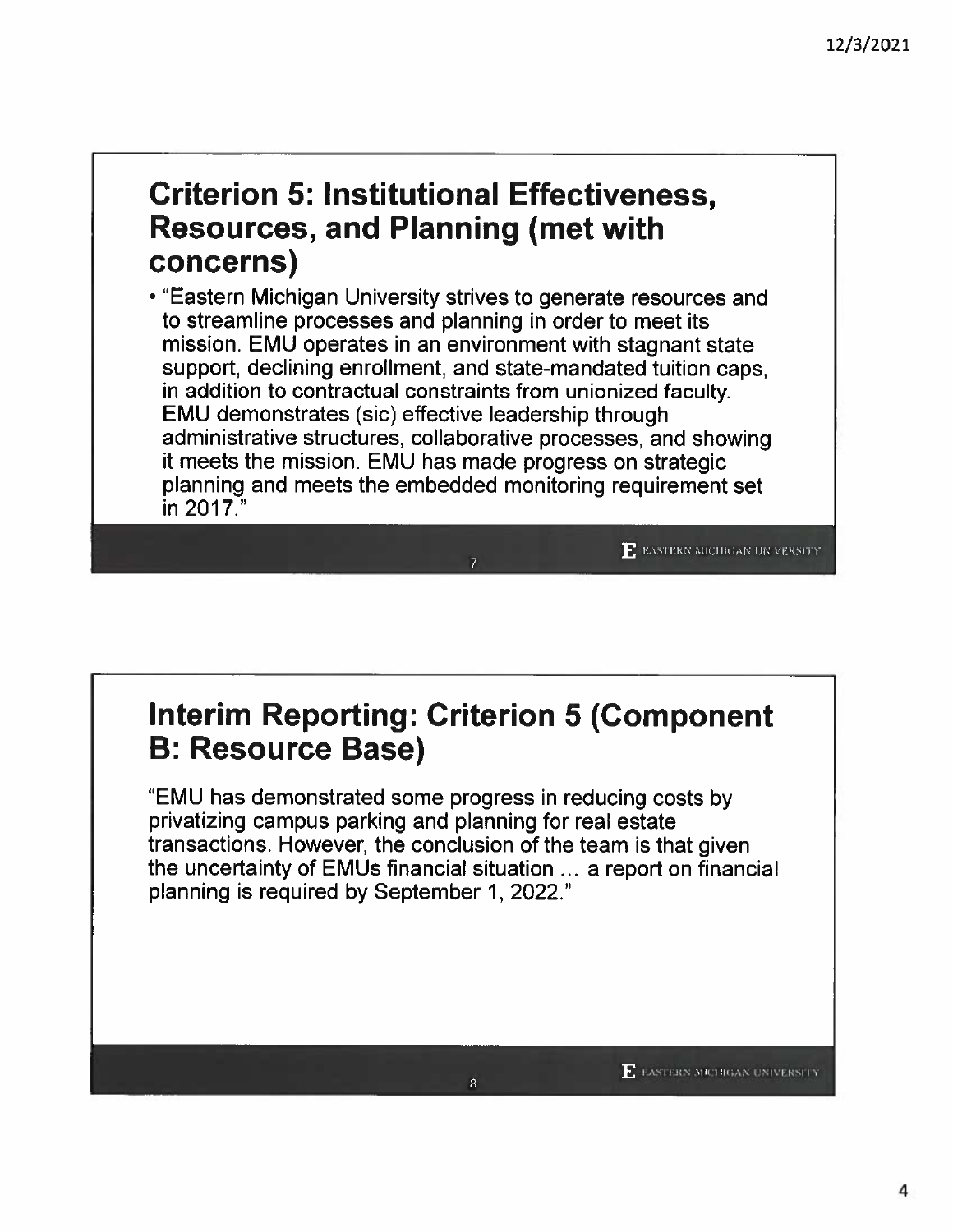# **Report Requirements**

. No later than September 1, 2022, Eastern Michigan University (EMU) is required to provide to the Higher Learning Commission a summary plan for building financial stability for EMU into the future. This plan should be forward-looking and provided in a format that is transparent and readily understood by the EMU academic community.

## **Report Requirements Cont.**

- Elements of the plan should include:
	- 1. A summary of the financial position as of July 1, 2022, and projections for the position at the end of F22
	- 2. CFI for the past 10 years including FY21
	- 3. Trends for the key metrics used by EMU in this picture, including the SCH trend and other primary indicators

9

- 4. As relevant, enrollment planning and projection information for total enrollment and SCH into the next three years
- 5. Plans for cost-cutting strategies or controls on cost growth and how quality operations are maintained under these plans
- 6. An outline of the major revenue streams and plans for the future of each revenue stream
- 7. The role of major public-private partnerships or major cash infusions in this plan

**E** EASTERN MICHIGAN UNIVERSITY

 $\mathbf{E}$  EASTERN MICHIGAN UNIVERSITY